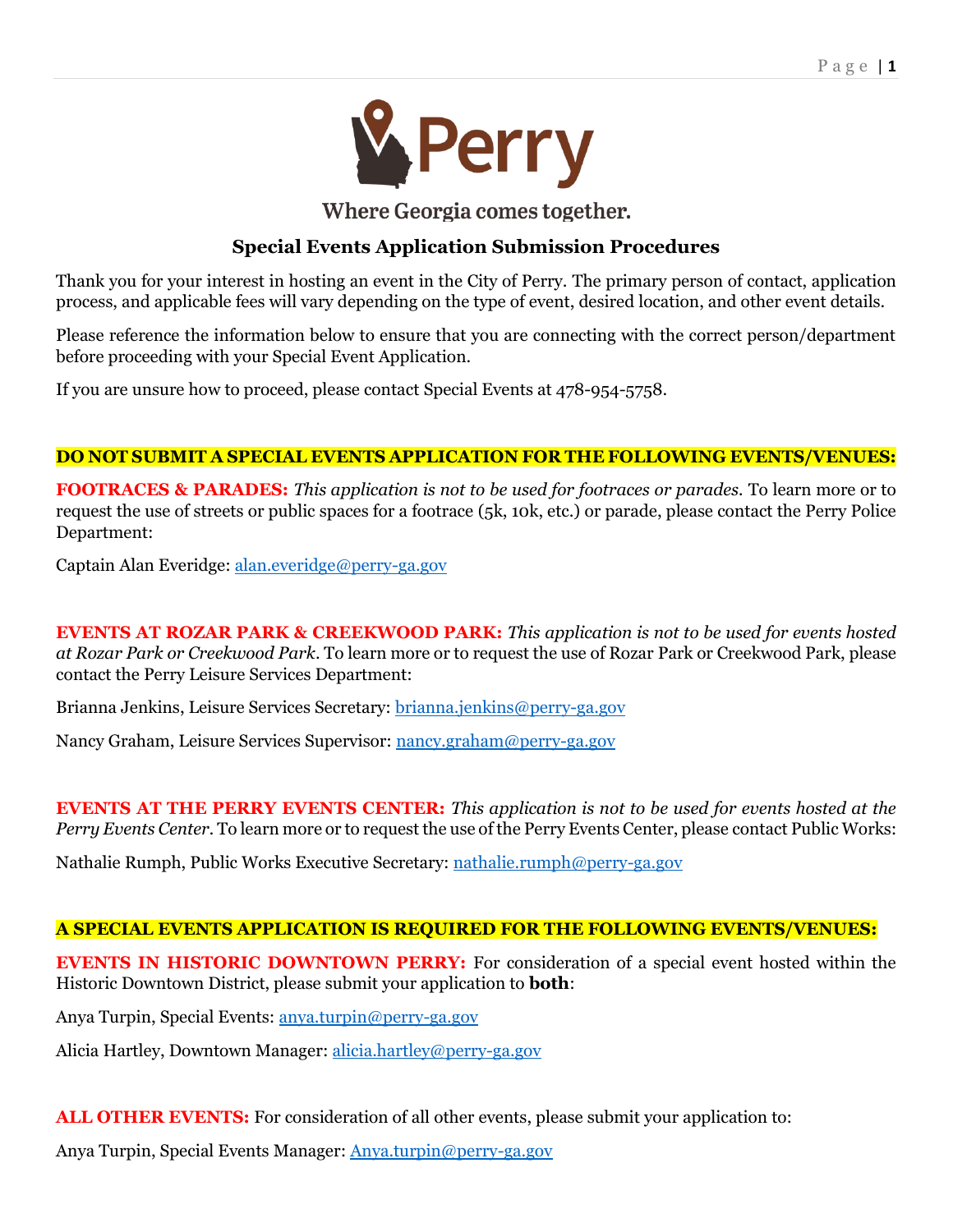

### **Special Events Application Summary**

# **PLEASE PRINT ANSWERS CLEARLY OR SUBMIT ELECTRONICALLY**

For consideration of a special event hosted *within the Historic Downtown District*, application and all affiliated documentation should be submitted to **both**: [anya.turpin@perry-ga.gov](mailto:anya.turpin@perry-ga.gov) and [alicia.hartley@perry-ga.gov](mailto:alicia.hartley@perry-ga.gov)

For consideration of a special event hosted *outside of Historic Downtown District*, application and all affiliated documentation should be submitted to: [anya.turpin@perry-ga.gov](mailto:anya.turpin@perry-ga.gov)

Upon receipt, your application will be forwarded to Department Heads from our Police Department, Fire Department, and Public Works Department. Following tentative approval from the Department Heads, **all applications must be presented before Mayor and Council at a City Council meeting for formal consideration. Council Meetings are held on the 1st and 3rd Tuesday of the month at 6 PM at the Perry Events Center (1121 Macon Road)**. The applicant, or another appointed representative from the sponsoring organization or business, must be present to present the application and answer any questions that Mayor, Council, or other City of Perry staff members may have.

Upon approval from Mayor and Council, the applicant, or another appointed representative from the sponsoring organization or business, **must be present to review the details of the application at a Special Events Meeting, held the 3rd Wednesday of each month at 1:30 PM at the Perry Events Center**.

\_\_\_\_\_\_\_\_\_\_\_\_\_\_\_\_\_\_\_\_\_\_\_\_\_\_\_\_\_\_\_\_\_\_\_\_\_\_\_\_\_\_\_\_\_\_\_\_\_\_\_\_\_\_\_\_\_\_\_\_\_\_\_\_\_\_\_\_\_\_\_\_\_\_\_\_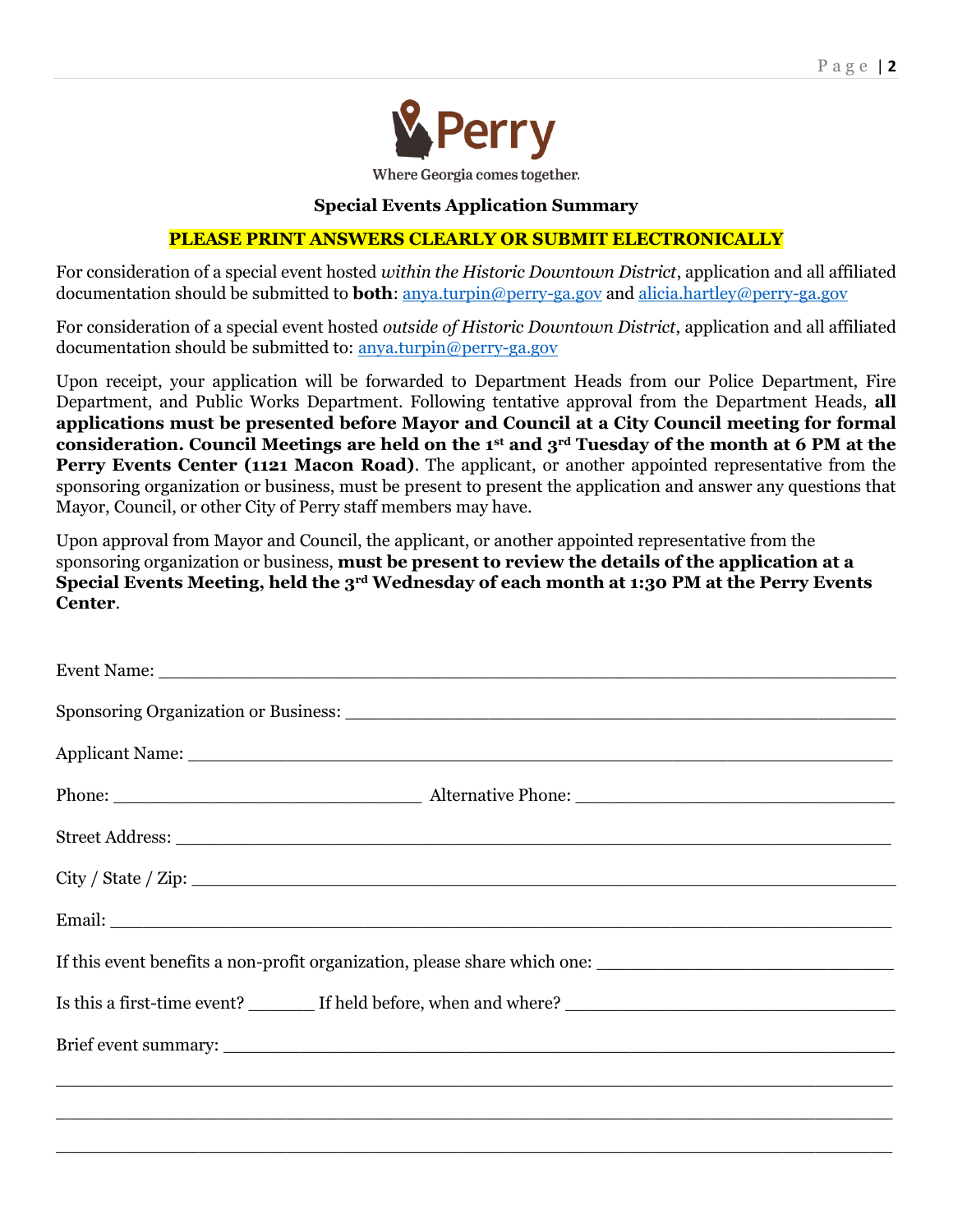| Briefly describe event activities (Please include the purpose of the event and how it would benefit the City of       |  |  |  |  |  |
|-----------------------------------------------------------------------------------------------------------------------|--|--|--|--|--|
|                                                                                                                       |  |  |  |  |  |
|                                                                                                                       |  |  |  |  |  |
|                                                                                                                       |  |  |  |  |  |
| <u> 1989 - Johann John Stein, market fan it ferskearre fan it ferskearre fan it ferskearre fan it ferskearre fan </u> |  |  |  |  |  |
|                                                                                                                       |  |  |  |  |  |
|                                                                                                                       |  |  |  |  |  |
| Is admission to this event free? ___________ If no, please explain proposed admission rates and procedures:           |  |  |  |  |  |
|                                                                                                                       |  |  |  |  |  |
| If the event includes live music, please share the performers names, social media, website information:               |  |  |  |  |  |
|                                                                                                                       |  |  |  |  |  |
| Are ROAD CLOSURES requested for this event?                                                                           |  |  |  |  |  |
| If yes, please state the roads you are requesting to close:                                                           |  |  |  |  |  |
|                                                                                                                       |  |  |  |  |  |
|                                                                                                                       |  |  |  |  |  |
|                                                                                                                       |  |  |  |  |  |
|                                                                                                                       |  |  |  |  |  |
|                                                                                                                       |  |  |  |  |  |
|                                                                                                                       |  |  |  |  |  |
| Will the event organizer provide portable restroom facilities? ________                                               |  |  |  |  |  |
| Please describe your proposed plan for restroom facilities and sanitation for this event: ____________________        |  |  |  |  |  |
|                                                                                                                       |  |  |  |  |  |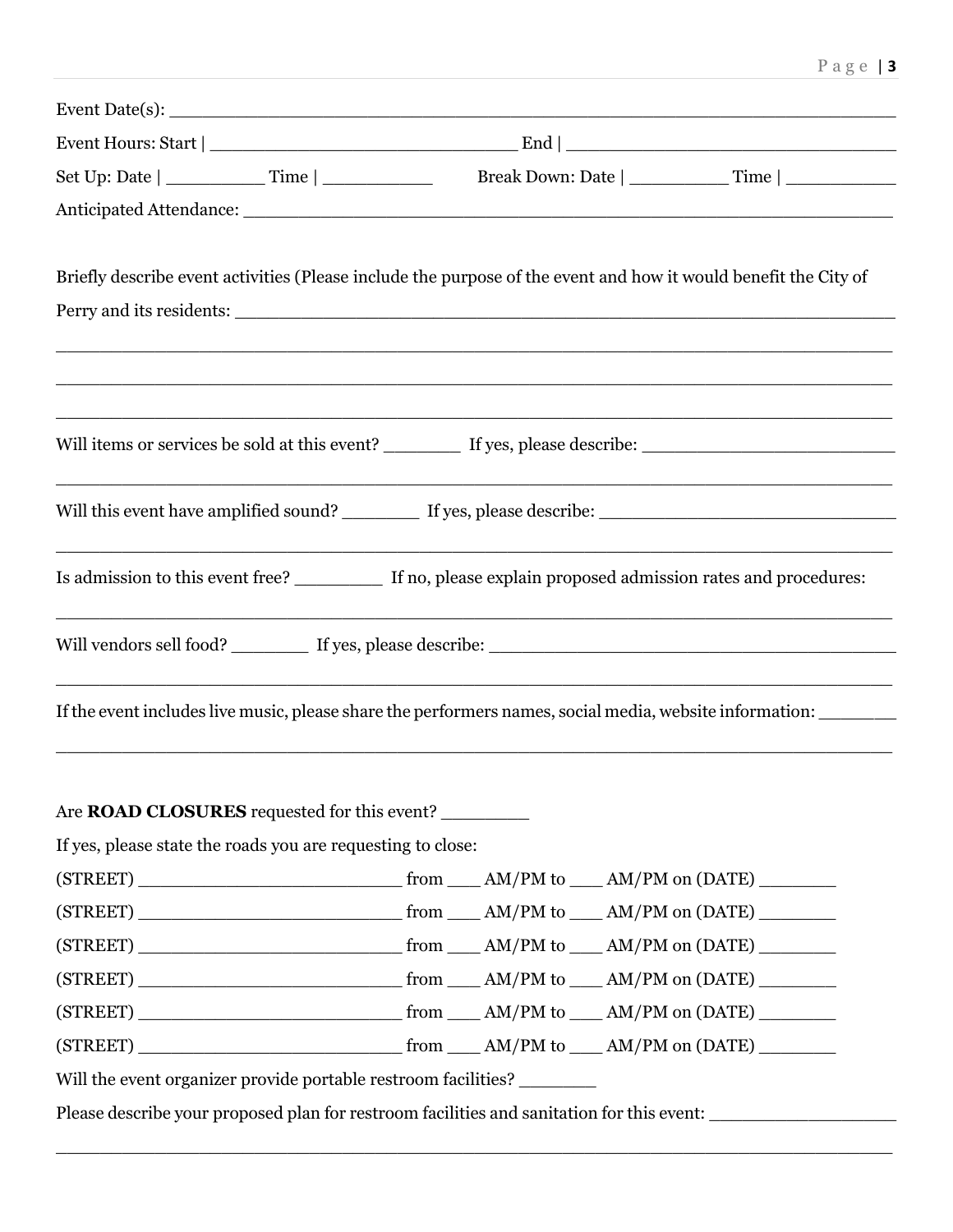**PUBLIC SAFETY:** Will you be requesting police/security for this event?

If yes, please describe your proposed event security plan, including proposed number of officers requested and proposed hours of service. *Should the Perry Police Department determine that the officers will be required for your event, off-duty officers may be hired at a rate set by the Chief of Police per hour for the duration of the event, with a minimum of three hours.*

\_\_\_\_\_\_\_\_\_\_\_\_\_\_\_\_\_\_\_\_\_\_\_\_\_\_\_\_\_\_\_\_\_\_\_\_\_\_\_\_\_\_\_\_\_\_\_\_\_\_\_\_\_\_\_\_\_\_\_\_\_\_\_\_\_\_\_\_\_\_\_\_\_\_\_\_

\_\_\_\_\_\_\_\_\_\_\_\_\_\_\_\_\_\_\_\_\_\_\_\_\_\_\_\_\_\_\_\_\_\_\_\_\_\_\_\_\_\_\_\_\_\_\_\_\_\_\_\_\_\_\_\_\_\_\_\_\_\_\_\_\_\_\_\_\_\_\_\_\_\_\_\_

\_\_\_\_\_\_\_\_\_\_\_\_\_\_\_\_\_\_\_\_\_\_\_\_\_\_\_\_\_\_\_\_\_\_\_\_\_\_\_\_\_\_\_\_\_\_\_\_\_\_\_\_\_\_\_\_\_\_\_\_\_\_\_\_\_\_\_\_\_\_\_\_\_\_\_\_

**FIRE & EMERGENCY SERVICES:** Please describe your plan for providing emergency medical services. *If Emergency Medical or Fire Protection Services are determined to be required for your event, off-duty members can be hired at a rate set by the Fire Chief per member, per hour. The Chief of Fire and Emergency Services reserves the right to set the staffing minimums based upon the specifics of the event, including, but not limited to the type of event, anticipated attendance, time of the year and areas affected.*

\_\_\_\_\_\_\_\_\_\_\_\_\_\_\_\_\_\_\_\_\_\_\_\_\_\_\_\_\_\_\_\_\_\_\_\_\_\_\_\_\_\_\_\_\_\_\_\_\_\_\_\_\_\_\_\_\_\_\_\_\_\_\_\_\_\_\_\_\_\_\_\_\_\_\_\_

\_\_\_\_\_\_\_\_\_\_\_\_\_\_\_\_\_\_\_\_\_\_\_\_\_\_\_\_\_\_\_\_\_\_\_\_\_\_\_\_\_\_\_\_\_\_\_\_\_\_\_\_\_\_\_\_\_\_\_\_\_\_\_\_\_\_\_\_\_\_\_\_\_\_\_\_

**INCLEMENT WEATHER PROCEDURES:** The City of Perry Chief of Fire and Emergency Services or his/her designee may determine that weather conditions are too dangerous and cancel or temporarily postpone the event at any time, at their discretion. Refunds are not guaranteed in the event of a cancellation due to inclement weather. When lightening or thunder occurs, please advise participants to seek shelter inside of a car or building. Please wait a minimum of 30 minutes before proceeding.

**DEPARTMENT OF PUBLIC HEALTH:** The City of Perry DOES NOT scheduled inspections from the Health Department. Event Organizers and vendors are responsible for completing all applicable documentation ahead of the event and for scheduling any required inspections by the Houston County Health Department. It is advised that Event Organizers corroborate the details of their event with the Health Department at least two weeks prior to their event.

Physical Address: 98 Cohen Walker Drive, Warner Robins, GA 31088 | Phone: (478) 218-2000

**EVENT ADVERTISING:** The City of Perry encourages Event Organizers to connect with the Perry Area Convention & Visitors Bureau to promote their event to residents and tourists through online marketing and at the Perry Welcome Center.

Physical Address: 101 General Courtney Hodges Blvd, Perry, GA 31069 | Phone: (478) 988-8000

**CERTIFICATE OF LIABILITY INSURANCE FORM:** Certificate of Liability Insurance in the amount of \$1,000,000.00 must be filed with the City of Perry at least 30 days prior to the event on a standard ACORD form. The City of Perry must be listed as an additional insured with respect to general liability and alcohol liability if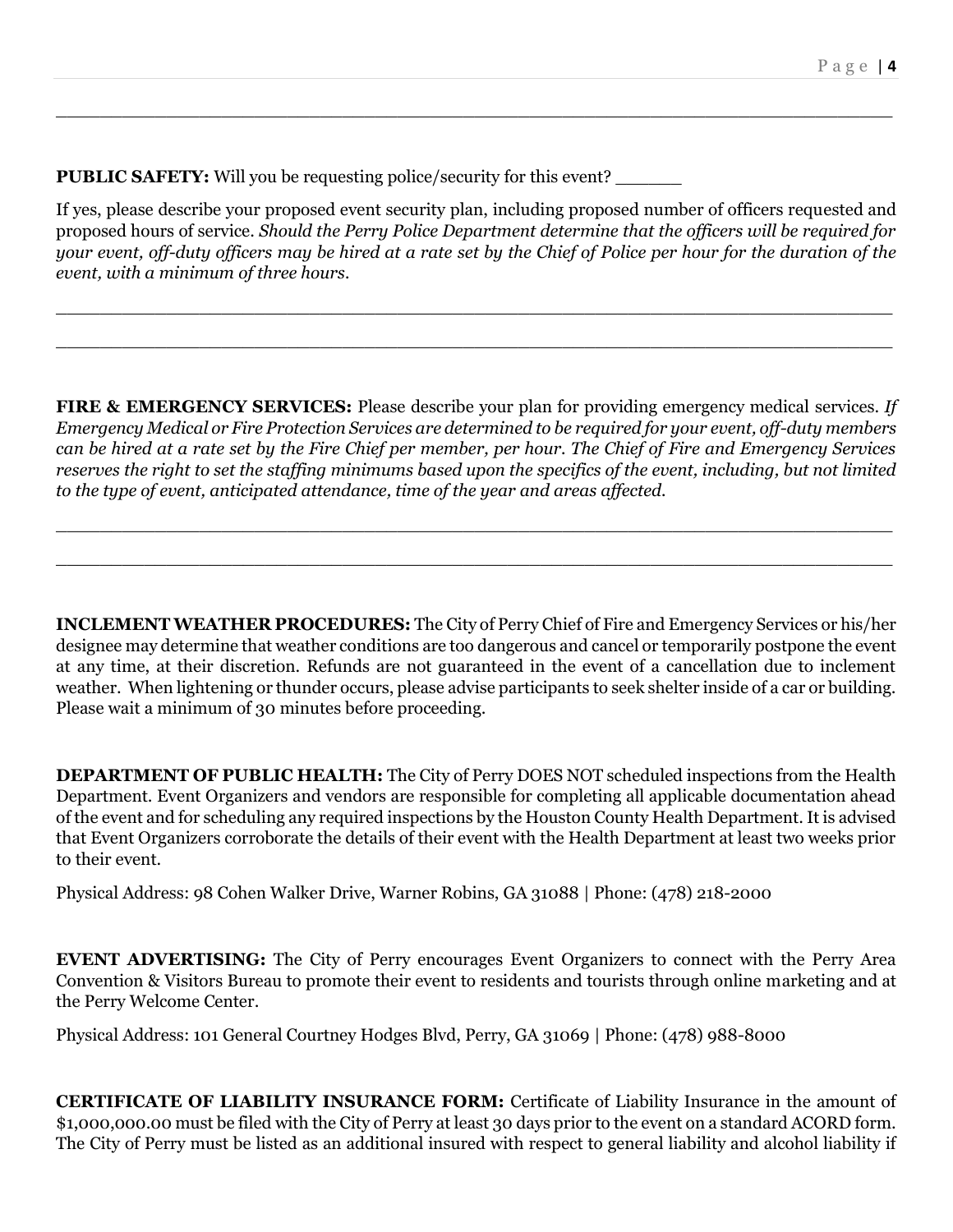alcohol will be served. Check the policy document for required general liability and alcohol liability minimum coverage amounts.

Will **ALCOHOL** be sold at this event? \_\_\_\_\_

If no, please continue to Page 6. If yes, please describe the proposed process and complete the following sections.

\_\_\_\_\_\_\_\_\_\_\_\_\_\_\_\_\_\_\_\_\_\_\_\_\_\_\_\_\_\_\_\_\_\_\_\_\_\_\_\_\_\_\_\_\_\_\_\_\_\_\_\_\_\_\_\_\_\_\_\_\_\_\_\_\_\_\_\_\_\_\_\_\_\_\_\_

\_\_\_\_\_\_\_\_\_\_\_\_\_\_\_\_\_\_\_\_\_\_\_\_\_\_\_\_\_\_\_\_\_\_\_\_\_\_\_\_\_\_\_\_\_\_\_\_\_\_\_\_\_\_\_\_\_\_\_\_\_\_\_\_\_\_\_\_\_\_\_\_\_\_\_\_

**TERMS & CONDITIONS:** *The vendor is responsible for submitting the Alcohol Beverage Catering Quantity & Destination Report. Additionally, application for the State Special Event Permit (if necessary) is the responsibility of the vendor and must be applied for a minimum of 10 days prior to the event. The vendor will need a letter of approval from the sponsor. Serving beverages in glass containers is prohibited at events. Event organizer is responsible to inform participating vendors not to allow glass containers to enter the event footprint. Event organizer is responsible to ensure all participating vendors will stop the sale of alcohol one hour prior to the scheduled end of the event. The sale of alcohol and mixed drinks requires excise reporting. If alcohol is to be sold, a Special Event Alcohol Permit is required, and a copy of the State License must be provided at least 60 days prior to the scheduled date of the event. I hereby agree that as a condition to the issuance of a Special Event Alcohol Permit, the business owner/sponsor of the event shall indemnify and hold the City of Perry harmless from claims, demand, or cause of action which may arise from activities associated with the event. I hereby solemnly swear, subject to criminal penalties for false swearing, that the statements and answers made by me to the foregoing questions in this application for a Special Event Alcohol Permit are true, and no false or fraudulent statement or answer is made herein to procure the granting of such a permit. I hereby state and understand that should a complaint be filed against the owner/sponsor of the event for violation of any regulation associated with the application for the City of Perry Alcoholic Beverage Catering License, the permit issues for the event will immediately become void and will not be reissued for the same location.* 

|                                                                      |                                                                                                                                                                                                                                | Date: $\frac{1}{\sqrt{1-\frac{1}{2}} \cdot \frac{1}{2}}$ |  |  |  |
|----------------------------------------------------------------------|--------------------------------------------------------------------------------------------------------------------------------------------------------------------------------------------------------------------------------|----------------------------------------------------------|--|--|--|
|                                                                      |                                                                                                                                                                                                                                |                                                          |  |  |  |
|                                                                      |                                                                                                                                                                                                                                |                                                          |  |  |  |
|                                                                      |                                                                                                                                                                                                                                |                                                          |  |  |  |
|                                                                      |                                                                                                                                                                                                                                |                                                          |  |  |  |
|                                                                      | Phone: Email: Email: Email: Email: Email: Email: Email: Email: Email: Email: Email: Email: Email: Email: Email: Email: Email: Email: Email: Email: Email: Email: Email: Email: Email: Email: Email: Email: Email: Email: Email |                                                          |  |  |  |
|                                                                      | Proposed Hours of Alcohol Sales: North Sales and Sales and Sales and Sales and Sales and Sales and Sales and Sales and Sales and Sales and Sales and Sales and Sales and Sales and Sales and Sales and Sales and Sales and Sal |                                                          |  |  |  |
| Please provide the following documentation (as applicable to event): |                                                                                                                                                                                                                                |                                                          |  |  |  |
| <b>State Alcohol Caterer's License</b>                               | Occupational Tax Certificate                                                                                                                                                                                                   | <b>State Special Events Permit</b>                       |  |  |  |

Special Events Alcohol Permit | | Alcohol Beverage Catering Quantity & Destination Report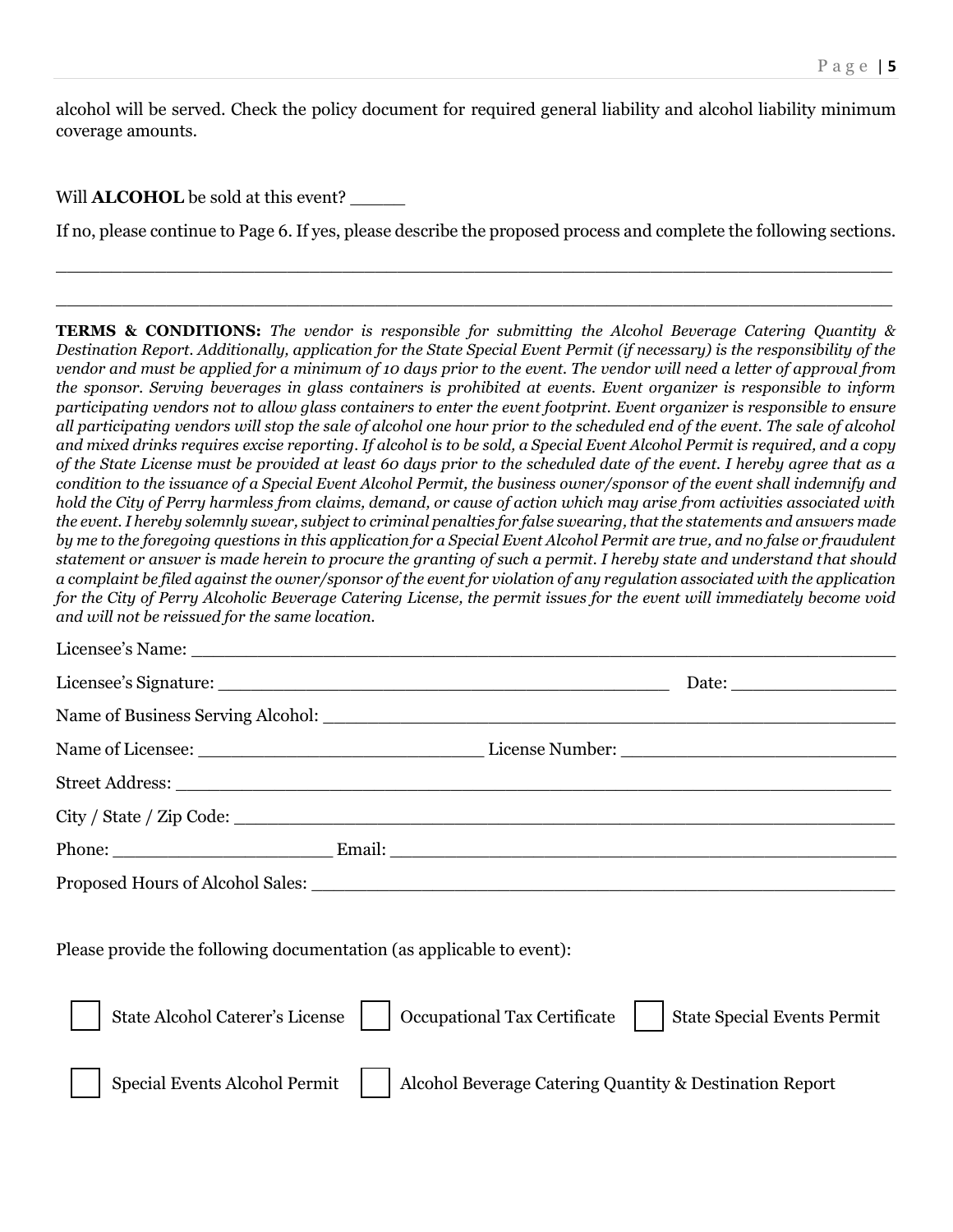Will you be requesting **CITY RESOURCES** for this event?

If yes, in as much detail as possible, please use the checklist below to mark your proposed needs:

**City Resources Requested** (Please note, fees may apply):

| Stage - 16 FT Depth by 20 FT Width with Light Bar, Steps, and Shade Canopy |
|----------------------------------------------------------------------------|
| Access to Electricity - Electric Needs:                                    |
| Police Department - Road Closure Support                                   |
| Police Department - Event Security   Number of Officers Requested:         |
| Fire Department - Portable Lighting Towers   Number of Towers Requested:   |
| Fire Department - First Aid Tent/Services                                  |
| Sanitation - Trash Receptacles   Number of Bins Requested:                 |
| Digital Traffic Sign – Requested Message:                                  |
| Other:                                                                     |

**POTENTIAL SERVICE FEES:** *I understand that my organization may incur an additional charge(s) for the use of City services such as road closures, staffing, sanitation services, utilities, and otherwise. A formal estimate of estimated service costs will be provided to me by City of Perry staff within 10 business days of my application submission with no obligation on my end to proceed should the estimate not align with my event budget.*

\_\_\_\_\_\_\_\_\_\_\_\_\_\_\_\_\_\_\_\_\_\_\_\_\_\_\_\_\_\_\_\_\_\_\_\_\_\_\_\_\_\_\_\_\_\_\_\_\_\_\_\_\_\_\_\_\_\_\_\_\_\_\_\_

Signature of Applicant: \_\_\_\_\_\_\_\_\_\_\_\_\_\_\_\_\_\_\_\_\_\_\_\_\_\_\_\_\_\_\_\_\_\_\_\_\_\_ Date: \_\_\_\_\_\_\_\_\_\_\_\_\_

*Conditional upon approval of the proposed event and subject to the granting of all permits required by the City of Perry, the City of Perry authorizes \_\_\_\_\_\_\_\_\_\_\_\_\_\_\_\_\_\_\_\_\_\_\_ (Special Event Organizer/Applicant) to utilize the site(s) known as \_\_\_\_\_\_\_\_\_\_\_\_\_\_\_\_\_\_\_\_\_\_\_\_\_\_\_\_\_\_\_\_\_ for the purposes of conducting the event and activities described within this Special Events Application. The Special Events Organizer/Applicant agrees that the City of Perry assumes no responsibility of liability for any defects or other conditions on the site of the event on City of Perry property, whether the conditions are known or unknown to either party and/or discoverable by either party. The Special Events Organizer/Applicant agrees to assume the risk for all defects and/or conditions, whether these defects and/or other conditions are dangerous and/or whether these defects or other conditions are discoverable by either party and/or known or unknown to either party. The Special Events Organizer/Applicant shall indemnify and hold the City of Perry and its officers, agents, and employees harmless and free from all claims, including but not limited to personal injury, property damage, alleged to have arisen or resulted wholly or partially from the exercise of any of the rights granted herein to the Special Events Organizer/Applicant. This indemnification and hold harmless agreement include, but is not limited to, the payment of all attorney fees, expenses, costs, judgement, and other expenses that may be incurred by the City of Perry, its officers, employees or agents as a result of any and all such claims.* 

Signature of Applicant: \_\_\_\_\_\_\_\_\_\_\_\_\_\_\_\_\_\_\_\_\_\_\_\_\_\_\_\_\_\_\_\_\_\_\_\_\_\_ Date: \_\_\_\_\_\_\_\_\_\_\_\_\_

*If alcohol is being served, an additional Special Event Alcohol Permit is also required at the time of the application's submittal. If the application is approved, the fee will be credited towards the permit fee. An application must be submitted in time to be included on a Perry City Council meeting agenda for consideration at least 60 days prior to the proposed date(s) of the event. The Event Permit Fee will be due following Council's approval of the event. If the event is denied, no Event Permit Fee is required.*